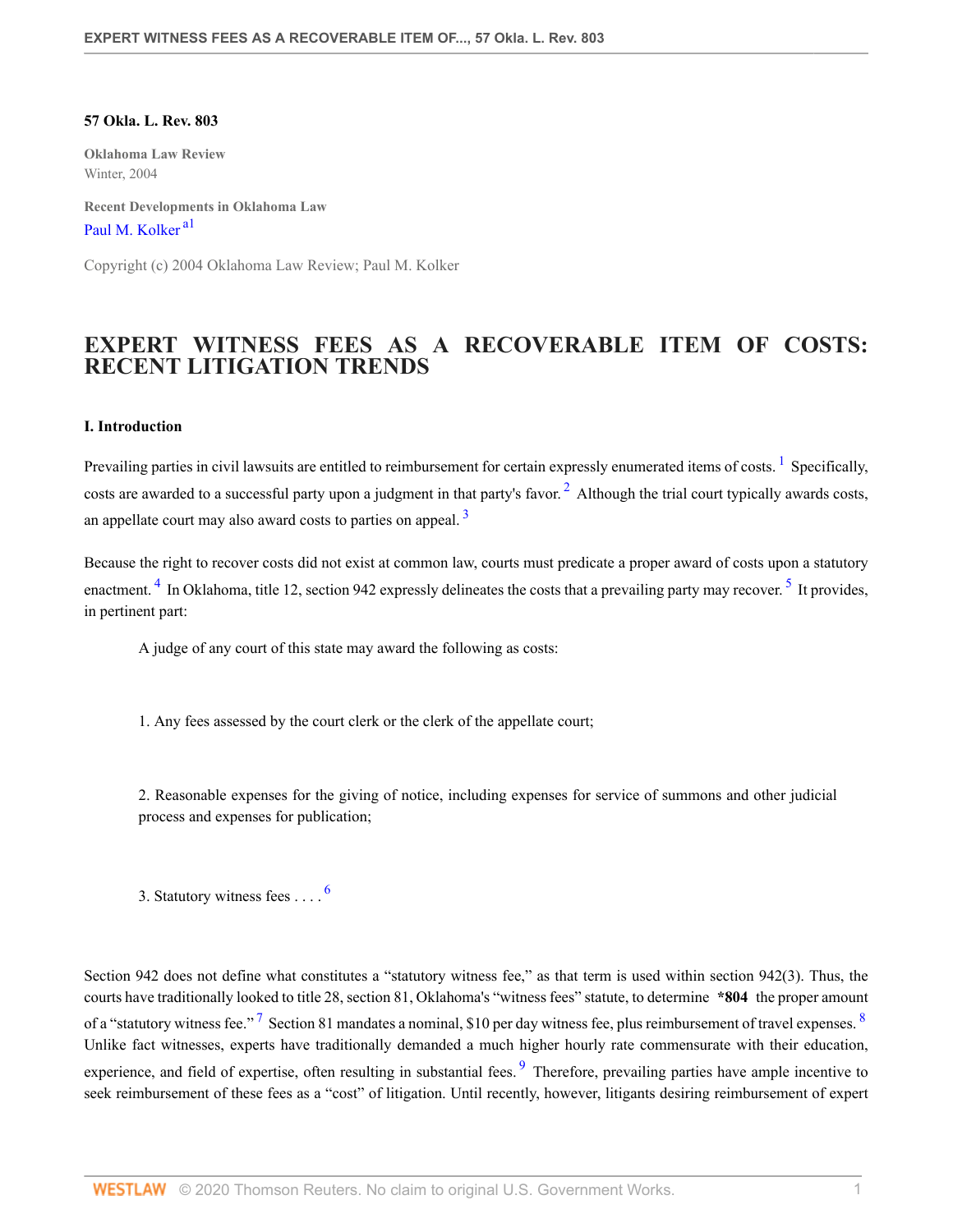<span id="page-1-0"></span>fees lacked any legitimate argument because of an absence of statutory authority permitting a court to tax expert fees as a "cost" of litigation.  $10$  Thus, for many years, prevailing parties were unable to recover costs spent on expert witness fees.

<span id="page-1-1"></span>This Article addresses the propriety of an award, as "costs," of the statutorily prescribed expert witness fees mandated by the Oklahoma Discovery Code (Code).  $^{11}$  $^{11}$  $^{11}$  Since the enactment of the Code, prevailing litigants have frequently sought reimbursement of these statutorily prescribed witness fees, and many have done so successfully. The question remains, however, whether such an award of expert witness fees is proper.

## **II. Pre-Oklahoma Discovery Code Cases**

<span id="page-1-3"></span><span id="page-1-2"></span>The issue of whether expert fees were recoverable prior to the Code's enactment was first addressed by the Oklahoma Supreme Court in Sarkeys v. Haas. <sup>[12](#page-4-12)</sup> In Sarkeys, the court squarely rejected the plaintiff's attempt to tax, as costs, a \$100 fee paid to the defendant's expert engineer. <sup>[13](#page-5-0)</sup> The court relied upon longstanding precedent that there was no common law rule permitting recovery of litigation expenses. <sup>[14](#page-5-1)</sup> Instead, the court relegated the plaintiff to the \$10 fee codified at title 28, section 81. <sup>[15](#page-5-2)</sup>

<span id="page-1-6"></span><span id="page-1-5"></span><span id="page-1-4"></span>**\*805** Ten years after Sarkeys, the court revisited this precise issue. In Oklahoma City Urban Renewal Authority v. Lindauer, [16](#page-5-3) the Oklahoma Supreme Court again refused to allow the prevailing party to recover an expert witness fee - at least, not an amount exceeding the "usual" statutory witness fee in section 81. The Lindauer court stated: "We know of no statutory authority allowing recovery as cost, the litigation expense incurred in presenting an expert witness at trial other than the usual statutory witness fees  $\ldots$  ...<sup>[17](#page-5-4)</sup>

<span id="page-1-9"></span><span id="page-1-8"></span><span id="page-1-7"></span>Over the next two years, the Oklahoma Supreme Court affirmed Sarkeys and Lindauer on two different occasions. <sup>[18](#page-5-5)</sup> Clearly, these cases hold that witness fees exceeding the "usual" expert witness fees  $19$  may not properly be taxed as costs under section 942. Importantly, however, these decisions predate the enactment of the Code. Thus, these decisions necessarily fail to analyze the unique interplay of recently enacted legislation within the Code that specifically and expressly mandates payment of expert fees above and beyond the nominal amount contemplated by title 28, section 81.

## **III. Enactment of the Oklahoma Discovery Code and Early Cases Construing Its Provisions**

The Oklahoma legislature enacted the Code in 1982, and subsequently amended it in 1989.<sup>[20](#page-5-7)</sup> Since the Code's enactment, expert witness fees are no longer a gentleman's agreement.  $2<sup>1</sup>$  Today, the Code expressly requires the party seeking discovery to pay an adversary's expert witness fee for time expended responding to discovery.  $22$  The statute provides in pertinent part:

<span id="page-1-12"></span><span id="page-1-11"></span><span id="page-1-10"></span>**\*806** Unless manifest injustice would result:

<span id="page-1-16"></span><span id="page-1-15"></span><span id="page-1-14"></span><span id="page-1-13"></span>1. The court shall require that the party seeking discovery pay the expert a reasonable fee for time spent in responding to discovery . . . .  $^{23}$  $^{23}$  $^{23}$ 

The term "shall" generally signifies a mandatory command or directive.  $^{24}$  $^{24}$  $^{24}$  Thus, absent "manifest injustice," section 3226(B) (3)(c)(1) commands payment of an expert fee. <sup>[25](#page-5-12)</sup> As such, it plainly and necessarily constitutes a statutory witness fee. <sup>[26](#page-5-13)</sup> Of course, the more pressing question is whether the required fee of section  $3226(B)(3)(c)(1)$  constitutes a "statutory witness fee" within the meaning of section 942(3). The answer to this question is, admittedly, much more problematic.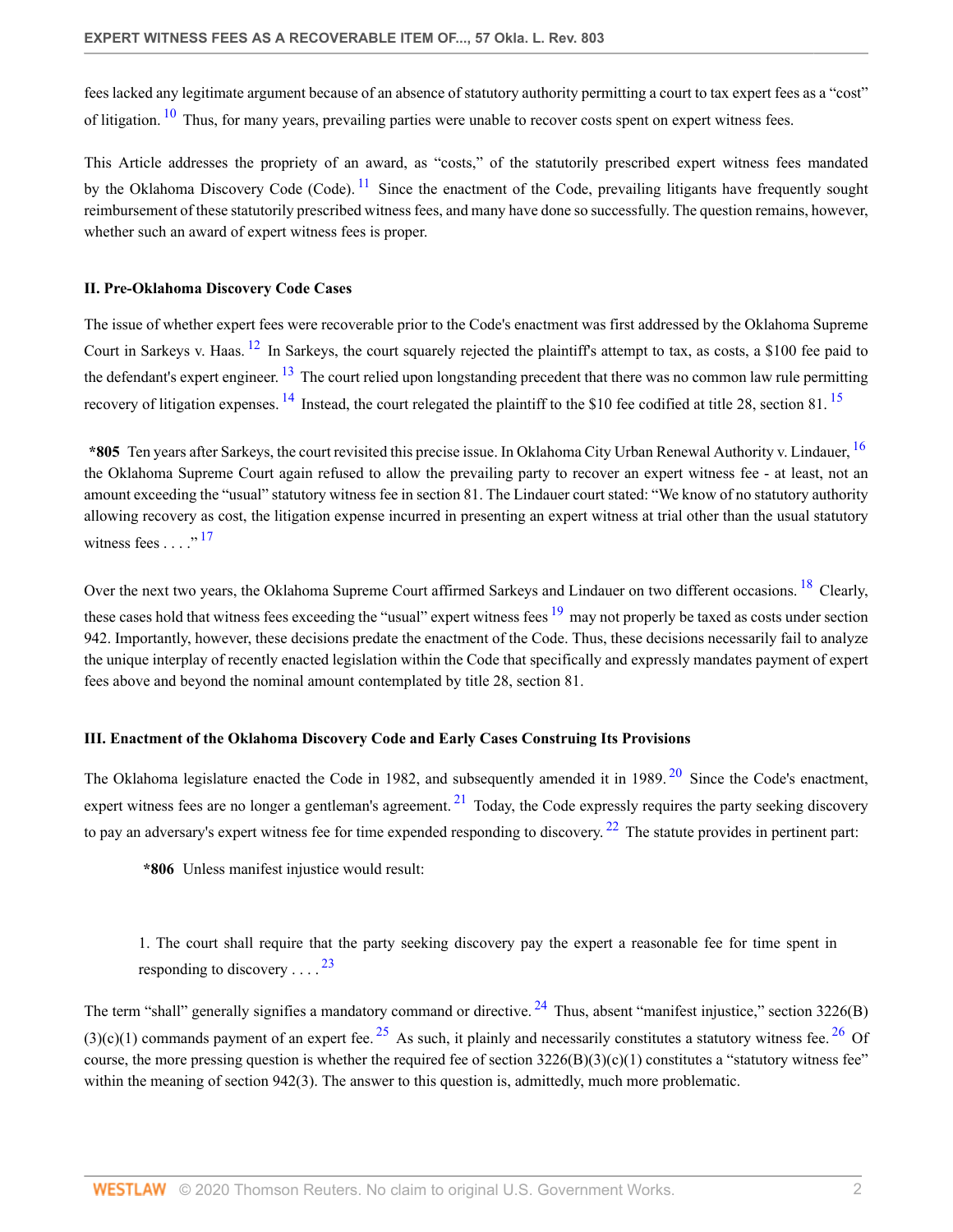<span id="page-2-4"></span><span id="page-2-3"></span><span id="page-2-2"></span><span id="page-2-1"></span><span id="page-2-0"></span>Two years after the Oklahoma legislature enacted the Code, the Oklahoma Supreme Court touched upon this issue in Dulan v. Johnston.  $27$  In Dulan, the defendant filed an offer to confess judgment under title 12, section 1101.  $28$  The plaintiff accepted, and judgment was entered.<sup>[29](#page-5-16)</sup> After the court entered judgment,  $30$  the plaintiff moved for an award of prejudgment interest and costs, including expert witness fees paid to his own experts.<sup>[31](#page-5-18)</sup> The trial court denied the plaintiff's motion to tax the expert fees as costs,  $32$  and the plaintiff appealed.  $33$ 

<span id="page-2-8"></span><span id="page-2-7"></span><span id="page-2-6"></span><span id="page-2-5"></span>On appeal, the defendant argued that there was no statutory basis for an award of expert fees inasmuch as the plaintiff sought reimbursement for fees paid to his own expert, as opposed to those of his adversary. Thus, the defendant claimed that the fees could not be charged under the Code, let alone **\*807** taxed as costs.<sup>[34](#page-5-21)</sup> The plaintiff, on the other hand, correctly pointed out that case law supporting the defendant's arguments predated the enactment of the Code's expert fee provision.<sup>[35](#page-5-22)</sup> Consequently, the plaintiff claimed the decisions failed to consider the interplay between the Code's expert witness fee clause and the statutory witness fee provision of section 942(3).  $36$ 

<span id="page-2-11"></span><span id="page-2-10"></span><span id="page-2-9"></span>Citing National Educators, Sloan, and a probate case. In re Estate of Buckner,  $37$  the Dulan court began its analysis by acknowledging the general rule that witness fees must be statutory to become recoverable as costs. <sup>[38](#page-6-0)</sup> Yet, rather tellingly, the court did not summarily reject the plaintiff's argument that the Code's fees could be recovered as costs. Instead, the court first analyzed the applicability of section 3226, thereby suggesting that expert fees could, in fact, be taxed as costs. <sup>[39](#page-6-1)</sup>

<span id="page-2-13"></span><span id="page-2-12"></span>Ultimately, as a threshold matter, the court rejected the plaintiff's claim that section 3226 was applicable because the plaintiff sought reimbursement for expert witness fees paid to his own experts as opposed to fees paid to his adversary's experts. <sup>[40](#page-6-2)</sup> Consequently, the court did not answer the more pressing issue of whether expert fees imposed by the Code are taxable as costs. In sum, the Dulan court lacked the requisite facts necessary to embark upon the next analytical step. Importantly, however, Dulan suggests that, in cases where the Code's expert witness fee provision is applicable, those fees may be taxable as costs under the statutory witness fee provision of section 942(3).  $\frac{41}{2}$  $\frac{41}{2}$  $\frac{41}{2}$ 

# <span id="page-2-17"></span><span id="page-2-15"></span><span id="page-2-14"></span>**\*808 IV. Recent Developments and Litigation Trends**

<span id="page-2-16"></span>Two recently published Oklahoma Court of Civil Appeals decisions squarely address the question that Dulan left unanswered. <sup>[42](#page-6-4)</sup> Both of these cases upheld imposing expert fees as costs;  $^{43}$  $^{43}$  $^{43}$  however, these decisions are only persuasive and not binding.  $^{44}$  $^{44}$  $^{44}$ Nevertheless, they arguably have legitimized the claim that expert witness fees imposed by the Code are taxable as costs. Indeed, until the Oklahoma Supreme Court answers this question, these cases may even impose an ethical obligation on legal practitioners to seek reimbursement of these fees.

<span id="page-2-21"></span><span id="page-2-20"></span><span id="page-2-19"></span><span id="page-2-18"></span>The first case in this line of court of civil appeals decisions is Atchley v. Hewes. <sup>[45](#page-6-7)</sup> In Atchley, the prevailing party sought to recover expert witness fees paid to doctors during the discovery phase of litigation.  $46$  The trial court denied the plaintiff's application for costs,  $^{47}$  $^{47}$  $^{47}$  and on appeal, the court of civil appeals reversed and upheld the award of expert fees.  $^{48}$  $^{48}$  $^{48}$ 

<span id="page-2-24"></span><span id="page-2-23"></span><span id="page-2-22"></span>Relying on Dulan, the court of civil appeals held that the Code's statutorily mandated witness "fee" is tantamount to a "statutory witness fee" within the meaning of section 942(3).  $49$  Thus, the court opined that an expert fee constitutes a properly recoverable item of costs.<sup>[50](#page-6-12)</sup> The Atchley court carefully explained that Dulan merely suggests this result; it does not expressly mandate it.<sup>[51](#page-6-13)</sup>

<span id="page-2-25"></span>Two years later, in Paulson v. Sternlof, <sup>[52](#page-6-14)</sup> the court of civil appeals again arrived at the same conclusion. In affirming Atchley, the Paulson court held that "the award of costs to the prevailing party is authorized" by title 12, section 929, and it "may include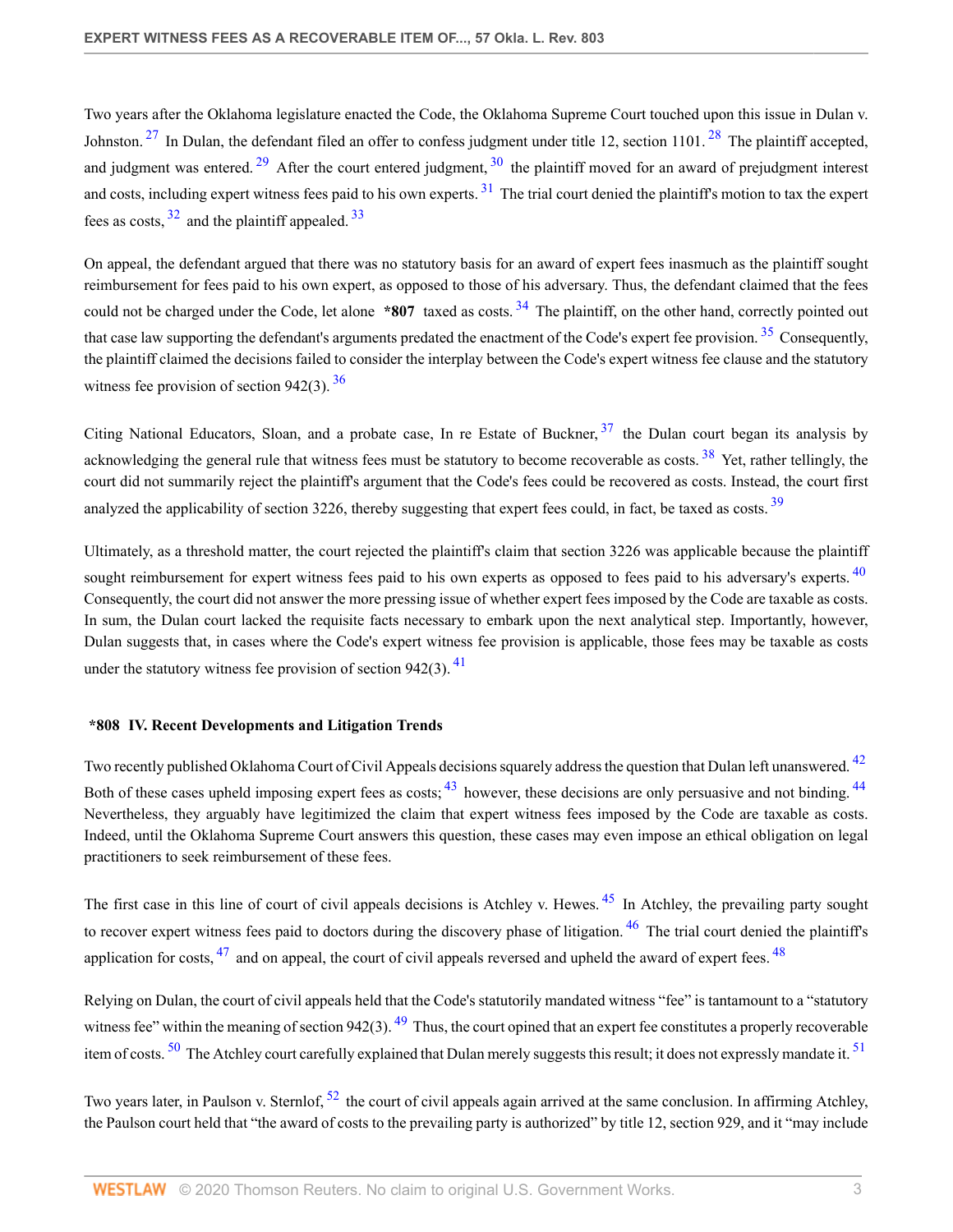<span id="page-3-0"></span>those items set forth" within the witness fee **\*809** statute in section 942(3) as well as the expert witness fees of section 3226(B)  $(3)(c)(1)$  of the Code.  $53$ 

<span id="page-3-5"></span><span id="page-3-4"></span><span id="page-3-3"></span><span id="page-3-2"></span><span id="page-3-1"></span>Later, in Fuller v. Pacheco,  $54$  the court of civil appeals again confronted this issue. In Fuller, the defendant filed an offer to confess under title 12, section 1101.1.  $^{55}$  $^{55}$  $^{55}$  After the close of evidence, the jury returned a verdict for the defendant.  $^{56}$  $^{56}$  $^{56}$ Subsequently, the trial court awarded the defendant costs and attorney fees, including fees paid to eight different experts. <sup>[57](#page-6-19)</sup> Notably, seven of these experts were paid before the offer to confess was filed. <sup>[58](#page-6-20)</sup> Thus, out of the total expert fees awarded, the trial court necessarily awarded fees for seven expert witnesses under section 942, as opposed to section 1101.1.

Importantly, the court did not summarily reject the defendant's claim that the prevailing party could recover expert fees as costs under section 942. Instead, with seeming approval, the court quoted the following from Atchley: "In Atchley, the court explained that section 942(3) mandates the allowance of 'statutory witness fees.' The [Atchley] court further explained that, inasmuch as fees paid to expert witnesses under section  $3226(B)(3)(c)(1)$  are required by statute to be paid, those fees are recoverable as costs."<sup>[59](#page-6-21)</sup>

<span id="page-3-8"></span><span id="page-3-7"></span><span id="page-3-6"></span>Ultimately, the Fuller court affirmed only the one expert fee that accrued during the time frame of section  $1101.1$ .  $^{60}$  $^{60}$  $^{60}$ Consequently, the court did not expressly hold that the remaining expert fees were recoverable as costs under section 942. The court likewise never stated that the remaining fees could not be recovered under section 942. Instead, the court held that nothing in the record established that the remaining expert witnesses fell within the purview of section  $3226(B)(3)(c)(1)$ , and hence, whether the fees paid to those witnesses fell within the purview of section 942.  $^{61}$  $^{61}$  $^{61}$  Thus, as in Dulan, the court never reached the next analytical step. Notwithstanding, the Fuller case is significant because it quotes from Atchley without expressly disapproving it.

# **V. Precedential Effect of Published Appellate Decisions**

Since the Oklahoma Court of Civil Appeals released Atchley, Paulson, and Fuller for publication, prevailing litigants have routinely sought **\*810** reimbursement for expert witness fees as "costs." Many legal practitioners mistakenly believe that courts should accord these decisions precedential value. These cases are, however, merely persuasive.

<span id="page-3-11"></span><span id="page-3-10"></span><span id="page-3-9"></span>The precedential value of an opinion designated for official publication depends on which appellate court "approved" the official publication. <sup>[62](#page-6-24)</sup> Oklahoma Supreme Court opinions designated for publication always have binding, precedential effect. <sup>[63](#page-6-25)</sup> In contrast, an opinion released for publication by the court of civil appeals merely has "persuasive" effect unless the Oklahoma Supreme Court approves the opinion for publication. <sup>[64](#page-7-0)</sup> The Supreme Court of Oklahoma is also authorized to order, and many times does order, an opinion of the court of civil appeals withdrawn from publication altogether. <sup>[65](#page-7-1)</sup> In such instances, the court of civil appeals decision is deprived of any persuasive value. [66](#page-7-2)

<span id="page-3-17"></span><span id="page-3-16"></span><span id="page-3-15"></span><span id="page-3-14"></span><span id="page-3-13"></span><span id="page-3-12"></span>In light of section 30.5, Oklahoma Court of Civil Appeals decisions can never have precedential value absent express approval by the state's highest court. <sup>[67](#page-7-3)</sup> Objective evidence is available to determine whether court of civil appeals decisions meet this standard. <sup>[68](#page-7-4)</sup> For instance, such opinions are always published in the Pacific Reporter, and Oklahoma Supreme Court rules provide for a specific notation on any opinion that the supreme court approves for publication. <sup>[69](#page-7-5)</sup> The published opinion within the official reporter should always indicate that it has been "Released for publication by order of the Court of Civil Appeals" or "Approved for publication by the Supreme Court."  $70$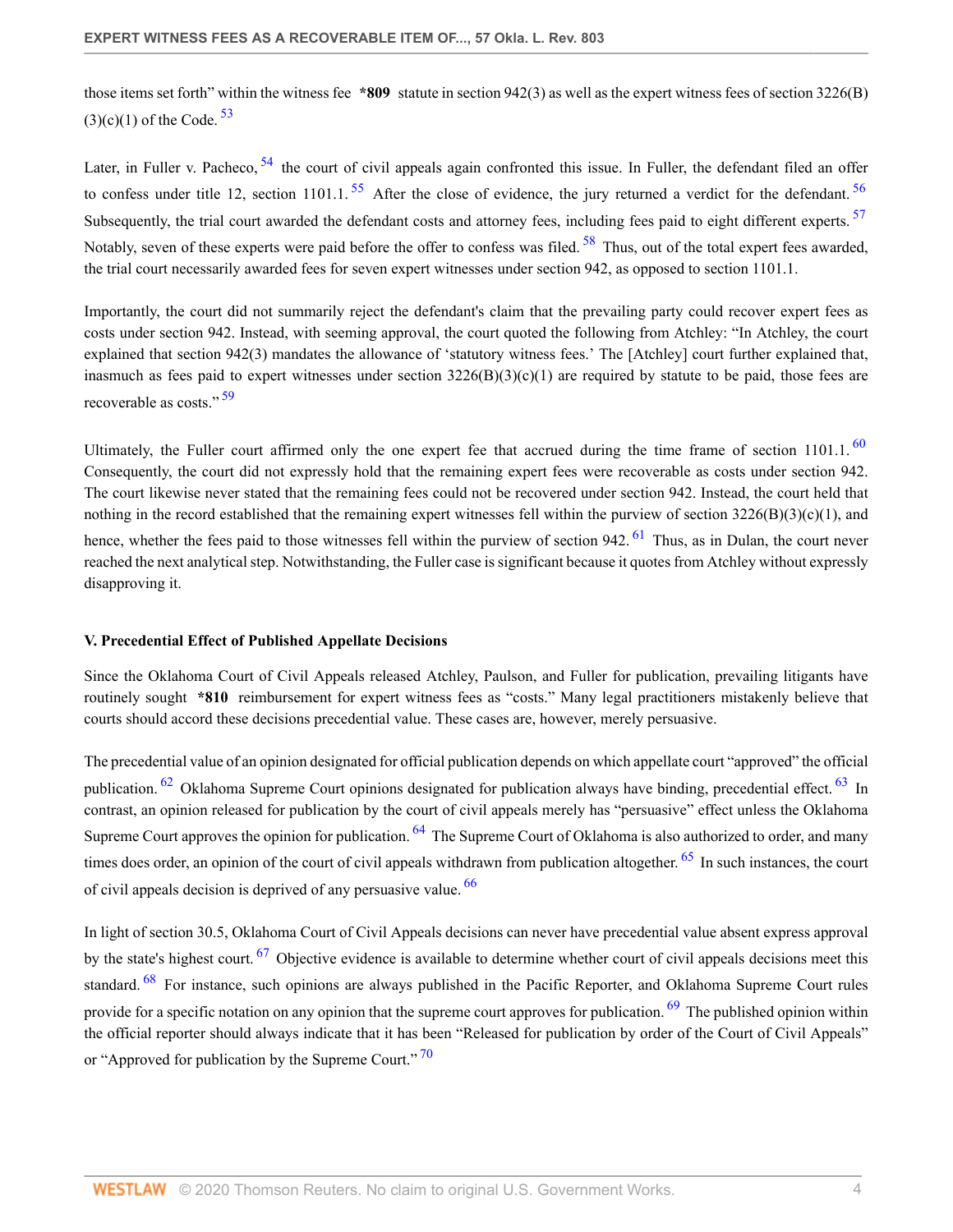Unfortunately, the Oklahoma Supreme Court has not approved Atchley, Paulson, or Fuller for publication. Therefore, these decisions merely have persuasive, not binding, authority. Because none of these decisions have been withdrawn from publication by the Supreme Court, however, they should be carefully considered by the nisi prius court.

### <span id="page-4-13"></span>**\*811 VI. Conclusion**

Under current Oklahoma law, it is unclear whether expert witness fees paid to an adversary's expert may properly be taxed as costs. Certainly, section  $3226(B)(3)(c)(1)$  compels payment of these fees under certain circumstances. <sup>[71](#page-7-7)</sup> Because the Code imposes a witness fee, it is logical to conclude that the fee constitutes a "statutory witness fee" within the meaning of section 942(3). Courts, however, strictly construe statutes regarding costs and attorney fees. Because of this practice, Oklahoma courts have traditionally relegated prevailing parties to the "usual" \$10 fee set forth within title 28, section 81.

Nevertheless, one cannot ignore the clear import of Atchley, Paulson, and Fuller. Without question, these decisions indicate that the Code's expert witness fees are a recoverable item of costs under section 942(3). One must recognize, however, that the gravamen of this proposition presupposes that section  $3226(B)(3)(c)(1)$  constitutes a "statutory witness fee" within the meaning of section 942(3). The Oklahoma Supreme Court has not yet expressly recognized this concept. Thus, this question remains unanswered.

#### Footnotes

- <span id="page-4-0"></span>[a1](#page-0-0) Senior Associate, Pignato & Cooper, P.C., Oklahoma City, Oklahoma. B.S., Louisiana Tech University, 1997; J.D., University of Oklahoma, 2000.
- <span id="page-4-1"></span>[1](#page-0-1) [Peters v. Am. Income Life Ins. Co., 2003 OK CIV APP 62, ¶ 58, 77 P.3d 1090, 1101](http://www.westlaw.com/Link/Document/FullText?findType=Y&serNum=2003543691&pubNum=4645&originatingDoc=Ia3826ca15ad111dbbe1cf2d29fe2afe6&refType=RP&fi=co_pp_sp_4645_1101&originationContext=document&vr=3.0&rs=cblt1.0&transitionType=DocumentItem&contextData=(sc.Search)#co_pp_sp_4645_1101).
- <span id="page-4-2"></span>[2](#page-0-2) [12 Okla. Stat. §§ 928](http://www.westlaw.com/Link/Document/FullText?findType=L&pubNum=1000165&cite=OKSTT12S928&originatingDoc=Ia3826ca15ad111dbbe1cf2d29fe2afe6&refType=LQ&originationContext=document&vr=3.0&rs=cblt1.0&transitionType=DocumentItem&contextData=(sc.Search))[-929 \(2001\);](http://www.westlaw.com/Link/Document/FullText?findType=L&pubNum=1000165&cite=OKSTT12S929&originatingDoc=Ia3826ca15ad111dbbe1cf2d29fe2afe6&refType=LQ&originationContext=document&vr=3.0&rs=cblt1.0&transitionType=DocumentItem&contextData=(sc.Search)) see also [Nat'l Educators Life Ins. Co. v. Apache Lanes, Inc., 1976 OK 121, 10, 555 P.2d 600, 602.](http://www.westlaw.com/Link/Document/FullText?findType=Y&serNum=1976134063&pubNum=661&originatingDoc=Ia3826ca15ad111dbbe1cf2d29fe2afe6&refType=RP&fi=co_pp_sp_661_602&originationContext=document&vr=3.0&rs=cblt1.0&transitionType=DocumentItem&contextData=(sc.Search)#co_pp_sp_661_602)
- <span id="page-4-3"></span>[3](#page-0-3) [Nat'l Educators Life Ins. Co. 10, 555 P.2d at 602](http://www.westlaw.com/Link/Document/FullText?findType=Y&serNum=1976134063&pubNum=661&originatingDoc=Ia3826ca15ad111dbbe1cf2d29fe2afe6&refType=RP&fi=co_pp_sp_661_602&originationContext=document&vr=3.0&rs=cblt1.0&transitionType=DocumentItem&contextData=(sc.Search)#co_pp_sp_661_602).
- <span id="page-4-4"></span>[4](#page-0-4) [Sloan v. Owen, 1977 OK 239, ¶ 9, 579 P.2d 812, 814](http://www.westlaw.com/Link/Document/FullText?findType=Y&serNum=1977143465&pubNum=661&originatingDoc=Ia3826ca15ad111dbbe1cf2d29fe2afe6&refType=RP&fi=co_pp_sp_661_814&originationContext=document&vr=3.0&rs=cblt1.0&transitionType=DocumentItem&contextData=(sc.Search)#co_pp_sp_661_814) (citing [Sarkeys v. Haas, 1965 OK 83, ¶ 34, 402 P.2d 894, 900\);](http://www.westlaw.com/Link/Document/FullText?findType=Y&serNum=1965123487&pubNum=661&originatingDoc=Ia3826ca15ad111dbbe1cf2d29fe2afe6&refType=RP&fi=co_pp_sp_661_900&originationContext=document&vr=3.0&rs=cblt1.0&transitionType=DocumentItem&contextData=(sc.Search)#co_pp_sp_661_900) [Okla. City](http://www.westlaw.com/Link/Document/FullText?findType=Y&serNum=1975126222&pubNum=661&originatingDoc=Ia3826ca15ad111dbbe1cf2d29fe2afe6&refType=RP&fi=co_pp_sp_661_685&originationContext=document&vr=3.0&rs=cblt1.0&transitionType=DocumentItem&contextData=(sc.Search)#co_pp_sp_661_685) [Urban Renewal Auth. v. Lindauer, 1975 OK 58, ¶ 12, 534 P.2d 682, 685;](http://www.westlaw.com/Link/Document/FullText?findType=Y&serNum=1975126222&pubNum=661&originatingDoc=Ia3826ca15ad111dbbe1cf2d29fe2afe6&refType=RP&fi=co_pp_sp_661_685&originationContext=document&vr=3.0&rs=cblt1.0&transitionType=DocumentItem&contextData=(sc.Search)#co_pp_sp_661_685) [Owens v. Clark, 1936 OK 558, ¶ 20, 61 P.2d 201, 203.](http://www.westlaw.com/Link/Document/FullText?findType=Y&serNum=1936121781&pubNum=661&originatingDoc=Ia3826ca15ad111dbbe1cf2d29fe2afe6&refType=RP&fi=co_pp_sp_661_203&originationContext=document&vr=3.0&rs=cblt1.0&transitionType=DocumentItem&contextData=(sc.Search)#co_pp_sp_661_203) In accordance with the "American Rule," Oklahoma courts must strictly construe any authority for fees and expenses. Hi-Pro Animal Health v. Halverson, 2002 OK CIV APP 61, ¶ 7, 48 P.3d 120, 121 (citing [Borst v. Bright Mortgage Co., 1991 OK 121, ¶ 11 n.5,](http://www.westlaw.com/Link/Document/FullText?findType=Y&serNum=1991194891&pubNum=661&originatingDoc=Ia3826ca15ad111dbbe1cf2d29fe2afe6&refType=RP&fi=co_pp_sp_661_1104&originationContext=document&vr=3.0&rs=cblt1.0&transitionType=DocumentItem&contextData=(sc.Search)#co_pp_sp_661_1104) [824 P.2d 1102, 1104 n.5\).](http://www.westlaw.com/Link/Document/FullText?findType=Y&serNum=1991194891&pubNum=661&originatingDoc=Ia3826ca15ad111dbbe1cf2d29fe2afe6&refType=RP&fi=co_pp_sp_661_1104&originationContext=document&vr=3.0&rs=cblt1.0&transitionType=DocumentItem&contextData=(sc.Search)#co_pp_sp_661_1104)
- <span id="page-4-5"></span>[5](#page-0-5) [12 Okla. Stat. 942](http://www.westlaw.com/Link/Document/FullText?findType=L&pubNum=1000165&cite=OKSTT12S942&originatingDoc=Ia3826ca15ad111dbbe1cf2d29fe2afe6&refType=LQ&originationContext=document&vr=3.0&rs=cblt1.0&transitionType=DocumentItem&contextData=(sc.Search)) (entitled "Costs Which Judges May Award").
- <span id="page-4-6"></span>[6](#page-0-6) Id. (emphasis added).
- <span id="page-4-7"></span>[7](#page-0-7) [28 Okla. Stat. § 81 \(2001\)](http://www.westlaw.com/Link/Document/FullText?findType=L&pubNum=1000165&cite=OKSTT28S81&originatingDoc=Ia3826ca15ad111dbbe1cf2d29fe2afe6&refType=LQ&originationContext=document&vr=3.0&rs=cblt1.0&transitionType=DocumentItem&contextData=(sc.Search)); see, e.g., [Dulan v. Johnston, 1984 OK 44, ¶ 25, 687 P.2d 1045, 1048-49;](http://www.westlaw.com/Link/Document/FullText?findType=Y&serNum=1984131048&pubNum=661&originatingDoc=Ia3826ca15ad111dbbe1cf2d29fe2afe6&refType=RP&fi=co_pp_sp_661_1048&originationContext=document&vr=3.0&rs=cblt1.0&transitionType=DocumentItem&contextData=(sc.Search)#co_pp_sp_661_1048) [In re Estate of Buckner, 1980](http://www.westlaw.com/Link/Document/FullText?findType=Y&serNum=1980109455&pubNum=661&originatingDoc=Ia3826ca15ad111dbbe1cf2d29fe2afe6&refType=RP&fi=co_pp_sp_661_1287&originationContext=document&vr=3.0&rs=cblt1.0&transitionType=DocumentItem&contextData=(sc.Search)#co_pp_sp_661_1287) [OK 54, ¶ 7, 609 P.2d 1285, 1287;](http://www.westlaw.com/Link/Document/FullText?findType=Y&serNum=1980109455&pubNum=661&originatingDoc=Ia3826ca15ad111dbbe1cf2d29fe2afe6&refType=RP&fi=co_pp_sp_661_1287&originationContext=document&vr=3.0&rs=cblt1.0&transitionType=DocumentItem&contextData=(sc.Search)#co_pp_sp_661_1287) [Lindauer ¶ 13, 534 P.2d at 685.](http://www.westlaw.com/Link/Document/FullText?findType=Y&serNum=1975126222&pubNum=661&originatingDoc=Ia3826ca15ad111dbbe1cf2d29fe2afe6&refType=RP&fi=co_pp_sp_661_685&originationContext=document&vr=3.0&rs=cblt1.0&transitionType=DocumentItem&contextData=(sc.Search)#co_pp_sp_661_685)
- <span id="page-4-8"></span>[8](#page-0-8) [28 Okla. Stat. § 81\(A\)\(3\)](http://www.westlaw.com/Link/Document/FullText?findType=L&pubNum=1000165&cite=OKSTT28S81&originatingDoc=Ia3826ca15ad111dbbe1cf2d29fe2afe6&refType=LQ&originationContext=document&vr=3.0&rs=cblt1.0&transitionType=DocumentItem&contextData=(sc.Search)).
- <span id="page-4-9"></span><sup>[9](#page-0-9)</sup> The agreement to pay the much higher expert witness fee began as a "gentleman's agreement" between legal practitioners, wherein the parties generally agreed, strictly as a professional courtesy, to pay the expert fee(s) of their adversary. However, these fees were never mandated by statute.
- <span id="page-4-10"></span>[10](#page-1-0) [12 Okla. Stat. § 3226\(B\)\(3\)\(c\)\(1\) \(Supp. 2003\)](http://www.westlaw.com/Link/Document/FullText?findType=L&pubNum=1000165&cite=OKSTT12S3226&originatingDoc=Ia3826ca15ad111dbbe1cf2d29fe2afe6&refType=LQ&originationContext=document&vr=3.0&rs=cblt1.0&transitionType=DocumentItem&contextData=(sc.Search)) (formerly [12 Okla. Stat. § 3203\(B\)\(3\)\(c\)\(1\) \(1982\)](http://www.westlaw.com/Link/Document/FullText?findType=L&pubNum=1000165&cite=OKSTT12S3203&originatingDoc=Ia3826ca15ad111dbbe1cf2d29fe2afe6&refType=LQ&originationContext=document&vr=3.0&rs=cblt1.0&transitionType=DocumentItem&contextData=(sc.Search))).
- <span id="page-4-11"></span>[11](#page-1-1) [12 Okla. Stat. §§ 3224-](http://www.westlaw.com/Link/Document/FullText?findType=L&pubNum=1000165&cite=OKSTT12S3224&originatingDoc=Ia3826ca15ad111dbbe1cf2d29fe2afe6&refType=LQ&originationContext=document&vr=3.0&rs=cblt1.0&transitionType=DocumentItem&contextData=(sc.Search))[3237 \(2001\)](http://www.westlaw.com/Link/Document/FullText?findType=L&pubNum=1000165&cite=OKSTT12S3237&originatingDoc=Ia3826ca15ad111dbbe1cf2d29fe2afe6&refType=LQ&originationContext=document&vr=3.0&rs=cblt1.0&transitionType=DocumentItem&contextData=(sc.Search)).
- <span id="page-4-12"></span>[12](#page-1-2) [1965 OK 83, 402 P.2d 894.](http://www.westlaw.com/Link/Document/FullText?findType=Y&serNum=1965123487&pubNum=661&originatingDoc=Ia3826ca15ad111dbbe1cf2d29fe2afe6&refType=RP&originationContext=document&vr=3.0&rs=cblt1.0&transitionType=DocumentItem&contextData=(sc.Search))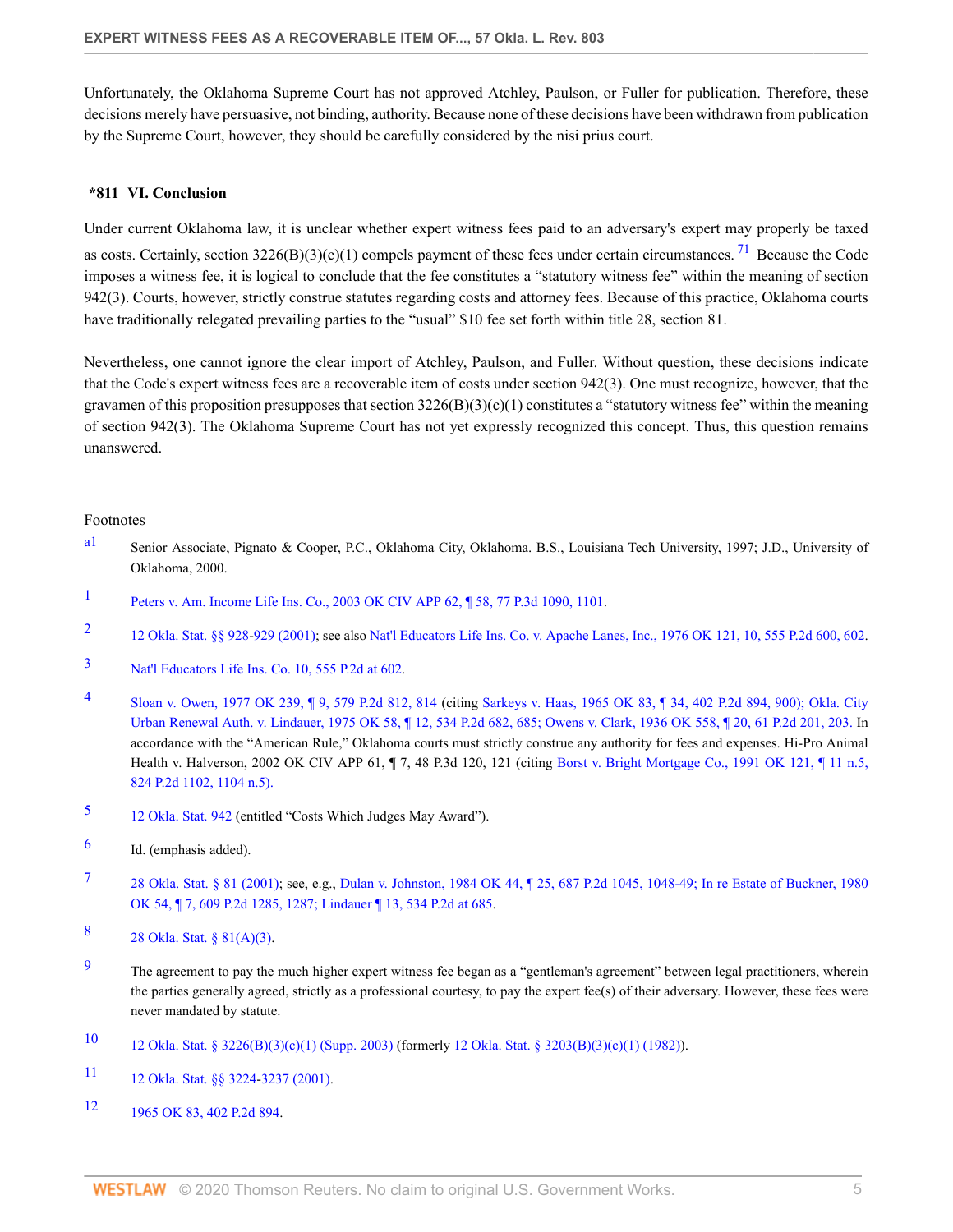- <span id="page-5-0"></span>[Id. ¶¶ 34-35, 402 P.2d at 900](http://www.westlaw.com/Link/Document/FullText?findType=Y&serNum=1965123487&pubNum=661&originatingDoc=Ia3826ca15ad111dbbe1cf2d29fe2afe6&refType=RP&fi=co_pp_sp_661_900&originationContext=document&vr=3.0&rs=cblt1.0&transitionType=DocumentItem&contextData=(sc.Search)#co_pp_sp_661_900).
- <span id="page-5-1"></span>Id.
- <span id="page-5-2"></span>[Id. ¶ 35, 402 P.2d at 900](http://www.westlaw.com/Link/Document/FullText?findType=Y&serNum=1965123487&pubNum=661&originatingDoc=Ia3826ca15ad111dbbe1cf2d29fe2afe6&refType=RP&fi=co_pp_sp_661_900&originationContext=document&vr=3.0&rs=cblt1.0&transitionType=DocumentItem&contextData=(sc.Search)#co_pp_sp_661_900).
- <span id="page-5-3"></span>[1975 OK 58, 534 P.2d 682.](http://www.westlaw.com/Link/Document/FullText?findType=Y&serNum=1975126222&pubNum=661&originatingDoc=Ia3826ca15ad111dbbe1cf2d29fe2afe6&refType=RP&originationContext=document&vr=3.0&rs=cblt1.0&transitionType=DocumentItem&contextData=(sc.Search))
- <span id="page-5-4"></span>[Id. ¶ 13, 534 P.2d at 685](http://www.westlaw.com/Link/Document/FullText?findType=Y&serNum=1975126222&pubNum=661&originatingDoc=Ia3826ca15ad111dbbe1cf2d29fe2afe6&refType=RP&fi=co_pp_sp_661_685&originationContext=document&vr=3.0&rs=cblt1.0&transitionType=DocumentItem&contextData=(sc.Search)#co_pp_sp_661_685) (emphasis added).
- <span id="page-5-5"></span> [Nat'l Educators Life Ins. Co. v. Apache Lanes, Inc., 1976 OK 121, ¶ 11, 555 P.2d 600, 602](http://www.westlaw.com/Link/Document/FullText?findType=Y&serNum=1976134063&pubNum=661&originatingDoc=Ia3826ca15ad111dbbe1cf2d29fe2afe6&refType=RP&fi=co_pp_sp_661_602&originationContext=document&vr=3.0&rs=cblt1.0&transitionType=DocumentItem&contextData=(sc.Search)#co_pp_sp_661_602) (holding expert witness fees "are not statutorily sanctioned, and must be deleted from the award"); [Sloan v. Owen, 1977 OK 239, ¶ 9, 579 P.2d 812, 814](http://www.westlaw.com/Link/Document/FullText?findType=Y&serNum=1977143465&pubNum=661&originatingDoc=Ia3826ca15ad111dbbe1cf2d29fe2afe6&refType=RP&fi=co_pp_sp_661_814&originationContext=document&vr=3.0&rs=cblt1.0&transitionType=DocumentItem&contextData=(sc.Search)#co_pp_sp_661_814) ("We know of no statute, and none is called to our attention, which authorizes the assessment of expert witness fees as costs.").
- <span id="page-5-6"></span>E.g., as defined in [28 Okla. Stat. § 81\(A\)\(3\) \(1971\).](http://www.westlaw.com/Link/Document/FullText?findType=L&pubNum=1000165&cite=OKSTT28S81&originatingDoc=Ia3826ca15ad111dbbe1cf2d29fe2afe6&refType=LQ&originationContext=document&vr=3.0&rs=cblt1.0&transitionType=DocumentItem&contextData=(sc.Search))
- <span id="page-5-7"></span> See 1982 Okla. Sess. Laws, ch. 198, originally codified at [12 Okla. Stat. §§ 3201-](http://www.westlaw.com/Link/Document/FullText?findType=L&pubNum=1000165&cite=OKSTT12S3201&originatingDoc=Ia3826ca15ad111dbbe1cf2d29fe2afe6&refType=LQ&originationContext=document&vr=3.0&rs=cblt1.0&transitionType=DocumentItem&contextData=(sc.Search))[3215 \(Supp. 1982\),](http://www.westlaw.com/Link/Document/FullText?findType=L&pubNum=1000165&cite=OKSTT12S3215&originatingDoc=Ia3826ca15ad111dbbe1cf2d29fe2afe6&refType=LQ&originationContext=document&vr=3.0&rs=cblt1.0&transitionType=DocumentItem&contextData=(sc.Search)) and presently codified at [12](http://www.westlaw.com/Link/Document/FullText?findType=L&pubNum=1000165&cite=OKSTT12S3224&originatingDoc=Ia3826ca15ad111dbbe1cf2d29fe2afe6&refType=LQ&originationContext=document&vr=3.0&rs=cblt1.0&transitionType=DocumentItem&contextData=(sc.Search)) [Okla. Stat. §§ 3224-](http://www.westlaw.com/Link/Document/FullText?findType=L&pubNum=1000165&cite=OKSTT12S3224&originatingDoc=Ia3826ca15ad111dbbe1cf2d29fe2afe6&refType=LQ&originationContext=document&vr=3.0&rs=cblt1.0&transitionType=DocumentItem&contextData=(sc.Search))[3237 \(2001\).](http://www.westlaw.com/Link/Document/FullText?findType=L&pubNum=1000165&cite=OKSTT12S3237&originatingDoc=Ia3826ca15ad111dbbe1cf2d29fe2afe6&refType=LQ&originationContext=document&vr=3.0&rs=cblt1.0&transitionType=DocumentItem&contextData=(sc.Search))
- <span id="page-5-8"></span> See [Peters v. Am. Income Life Ins. Co., 2003 OK CIV APP 62, 58, 77 P.3d 1090, 1101](http://www.westlaw.com/Link/Document/FullText?findType=Y&serNum=2003543691&pubNum=4645&originatingDoc=Ia3826ca15ad111dbbe1cf2d29fe2afe6&refType=RP&fi=co_pp_sp_4645_1101&originationContext=document&vr=3.0&rs=cblt1.0&transitionType=DocumentItem&contextData=(sc.Search)#co_pp_sp_4645_1101) (stating that "the scope of what may be recovered as costs is limited by statute"); see also supra note 9.
- <span id="page-5-9"></span> [12 Okla. Stat. § 3226\(B\)\(3\)\(c\)\(1\)](http://www.westlaw.com/Link/Document/FullText?findType=L&pubNum=1000165&cite=OKSTT12S3226&originatingDoc=Ia3826ca15ad111dbbe1cf2d29fe2afe6&refType=LQ&originationContext=document&vr=3.0&rs=cblt1.0&transitionType=DocumentItem&contextData=(sc.Search)). For a detailed analysis of the differences between expert testimony and fact testimony presented by an expert witness, see [Heffron v. District Court of Oklahoma County, 2003 OK 75, 16-32, 77 P.3d 1069, 1076-83](http://www.westlaw.com/Link/Document/FullText?findType=Y&serNum=2003652277&pubNum=4645&originatingDoc=Ia3826ca15ad111dbbe1cf2d29fe2afe6&refType=RP&fi=co_pp_sp_4645_1076&originationContext=document&vr=3.0&rs=cblt1.0&transitionType=DocumentItem&contextData=(sc.Search)#co_pp_sp_4645_1076).
- <span id="page-5-10"></span>[23](#page-1-13) 12 Okla. Stat.  $3226(B)(3)(c)(1)$  (emphasis added).
- <span id="page-5-11"></span> [Apache Corp. v. State ex rel. Okla. Tax Comm'n, 2004 OK 48, ¶ 11, 98 P.3d 1061, 1064](http://www.westlaw.com/Link/Document/FullText?findType=Y&serNum=2004585260&pubNum=4645&originatingDoc=Ia3826ca15ad111dbbe1cf2d29fe2afe6&refType=RP&fi=co_pp_sp_4645_1064&originationContext=document&vr=3.0&rs=cblt1.0&transitionType=DocumentItem&contextData=(sc.Search)#co_pp_sp_4645_1064) (citing [Tulsa County Budget Bd. v. Tulsa](http://www.westlaw.com/Link/Document/FullText?findType=Y&serNum=2003887778&pubNum=4645&originatingDoc=Ia3826ca15ad111dbbe1cf2d29fe2afe6&refType=RP&fi=co_pp_sp_4645_671&originationContext=document&vr=3.0&rs=cblt1.0&transitionType=DocumentItem&contextData=(sc.Search)#co_pp_sp_4645_671) [County Excise Bd., 2003 OK 103, 13 n.25, 81 P.3d 662, 671 n.25\);](http://www.westlaw.com/Link/Document/FullText?findType=Y&serNum=2003887778&pubNum=4645&originatingDoc=Ia3826ca15ad111dbbe1cf2d29fe2afe6&refType=RP&fi=co_pp_sp_4645_671&originationContext=document&vr=3.0&rs=cblt1.0&transitionType=DocumentItem&contextData=(sc.Search)#co_pp_sp_4645_671) [United States ex rel. Farmers Home Admin. v. Hobbs, 1996 OK](http://www.westlaw.com/Link/Document/FullText?findType=Y&serNum=1996156204&pubNum=661&originatingDoc=Ia3826ca15ad111dbbe1cf2d29fe2afe6&refType=RP&fi=co_pp_sp_661_343&originationContext=document&vr=3.0&rs=cblt1.0&transitionType=DocumentItem&contextData=(sc.Search)#co_pp_sp_661_343) [77, 7 n.16, 921 P.2d 338, 343 n.16](http://www.westlaw.com/Link/Document/FullText?findType=Y&serNum=1996156204&pubNum=661&originatingDoc=Ia3826ca15ad111dbbe1cf2d29fe2afe6&refType=RP&fi=co_pp_sp_661_343&originationContext=document&vr=3.0&rs=cblt1.0&transitionType=DocumentItem&contextData=(sc.Search)#co_pp_sp_661_343) ("The use of 'shall' by the Legislature is normally considered as a legislative mandate equivalent to the term 'must,' requiring interpretation as a command."); [State ex rel. Macy v. Freeman, 1991 OK 59, ¶ 8, 814 P.2d 147, 153;](http://www.westlaw.com/Link/Document/FullText?findType=Y&serNum=1991115738&pubNum=661&originatingDoc=Ia3826ca15ad111dbbe1cf2d29fe2afe6&refType=RP&fi=co_pp_sp_661_153&originationContext=document&vr=3.0&rs=cblt1.0&transitionType=DocumentItem&contextData=(sc.Search)#co_pp_sp_661_153) [Forest Oil Corp. v. Corp. Comm'n, 1990 OK 58, ¶ 26, 807 P.2d 774, 787.](http://www.westlaw.com/Link/Document/FullText?findType=Y&serNum=1990102810&pubNum=661&originatingDoc=Ia3826ca15ad111dbbe1cf2d29fe2afe6&refType=RP&fi=co_pp_sp_661_787&originationContext=document&vr=3.0&rs=cblt1.0&transitionType=DocumentItem&contextData=(sc.Search)#co_pp_sp_661_787)
- <span id="page-5-12"></span>[Dulan v. Johnston, 1984 OK 44, ¶ 22, 687 P.2d 1045, 1048](http://www.westlaw.com/Link/Document/FullText?findType=Y&serNum=1984131048&pubNum=661&originatingDoc=Ia3826ca15ad111dbbe1cf2d29fe2afe6&refType=RP&fi=co_pp_sp_661_1048&originationContext=document&vr=3.0&rs=cblt1.0&transitionType=DocumentItem&contextData=(sc.Search)#co_pp_sp_661_1048) (citing [12 Okla. Stat. § 3226\(B\)\(3\)\(c\)\(1\) \(1982\)](http://www.westlaw.com/Link/Document/FullText?findType=L&pubNum=1000165&cite=OKSTT12S3226&originatingDoc=Ia3826ca15ad111dbbe1cf2d29fe2afe6&refType=LQ&originationContext=document&vr=3.0&rs=cblt1.0&transitionType=DocumentItem&contextData=(sc.Search))).
- <span id="page-5-13"></span> Notably, as is the case with [title 28, section 81 of the Oklahoma Statutes](http://www.westlaw.com/Link/Document/FullText?findType=L&pubNum=1000165&cite=OKSTT28S81&originatingDoc=Ia3826ca15ad111dbbe1cf2d29fe2afe6&refType=LQ&originationContext=document&vr=3.0&rs=cblt1.0&transitionType=DocumentItem&contextData=(sc.Search)), [section 3226](http://www.westlaw.com/Link/Document/FullText?findType=L&pubNum=1000165&cite=OKSTT12S3226&originatingDoc=Ia3826ca15ad111dbbe1cf2d29fe2afe6&refType=LQ&originationContext=document&vr=3.0&rs=cblt1.0&transitionType=DocumentItem&contextData=(sc.Search)) is not referenced within [section 942](http://www.westlaw.com/Link/Document/FullText?findType=L&pubNum=1000165&cite=OKSTT12S942&originatingDoc=Ia3826ca15ad111dbbe1cf2d29fe2afe6&refType=LQ&originationContext=document&vr=3.0&rs=cblt1.0&transitionType=DocumentItem&contextData=(sc.Search)), or vice versa.
- <span id="page-5-14"></span>[1984 OK 44, 687 P.2d 1045](http://www.westlaw.com/Link/Document/FullText?findType=Y&serNum=1984131048&pubNum=661&originatingDoc=Ia3826ca15ad111dbbe1cf2d29fe2afe6&refType=RP&originationContext=document&vr=3.0&rs=cblt1.0&transitionType=DocumentItem&contextData=(sc.Search)).
- <span id="page-5-15"></span>[Id. ¶ 3, 687 P.2d at 1046](http://www.westlaw.com/Link/Document/FullText?findType=Y&serNum=1984131048&pubNum=661&originatingDoc=Ia3826ca15ad111dbbe1cf2d29fe2afe6&refType=RP&fi=co_pp_sp_661_1046&originationContext=document&vr=3.0&rs=cblt1.0&transitionType=DocumentItem&contextData=(sc.Search)#co_pp_sp_661_1046).
- <span id="page-5-16"></span>Id.
- <span id="page-5-17"></span>[Id. ¶ 4, 687 P.2d at 1046](http://www.westlaw.com/Link/Document/FullText?findType=Y&serNum=1984131048&pubNum=661&originatingDoc=Ia3826ca15ad111dbbe1cf2d29fe2afe6&refType=RP&fi=co_pp_sp_661_1046&originationContext=document&vr=3.0&rs=cblt1.0&transitionType=DocumentItem&contextData=(sc.Search)#co_pp_sp_661_1046).
- <span id="page-5-18"></span>[Id. ¶ 24, 687 P.2d at 1048.](http://www.westlaw.com/Link/Document/FullText?findType=Y&serNum=1984131048&pubNum=661&originatingDoc=Ia3826ca15ad111dbbe1cf2d29fe2afe6&refType=RP&fi=co_pp_sp_661_1048&originationContext=document&vr=3.0&rs=cblt1.0&transitionType=DocumentItem&contextData=(sc.Search)#co_pp_sp_661_1048)
- <span id="page-5-19"></span>[Id. ¶ 4, 687 P.2d at 1046](http://www.westlaw.com/Link/Document/FullText?findType=Y&serNum=1984131048&pubNum=661&originatingDoc=Ia3826ca15ad111dbbe1cf2d29fe2afe6&refType=RP&fi=co_pp_sp_661_1046&originationContext=document&vr=3.0&rs=cblt1.0&transitionType=DocumentItem&contextData=(sc.Search)#co_pp_sp_661_1046).
- <span id="page-5-20"></span>[Id. ¶ 1, 687 P.2d at 1046](http://www.westlaw.com/Link/Document/FullText?findType=Y&serNum=1984131048&pubNum=661&originatingDoc=Ia3826ca15ad111dbbe1cf2d29fe2afe6&refType=RP&fi=co_pp_sp_661_1046&originationContext=document&vr=3.0&rs=cblt1.0&transitionType=DocumentItem&contextData=(sc.Search)#co_pp_sp_661_1046).
- <span id="page-5-21"></span>[Id. 18-25, 687 P.2d at 1048-49](http://www.westlaw.com/Link/Document/FullText?findType=Y&serNum=1984131048&pubNum=661&originatingDoc=Ia3826ca15ad111dbbe1cf2d29fe2afe6&refType=RP&fi=co_pp_sp_661_1048&originationContext=document&vr=3.0&rs=cblt1.0&transitionType=DocumentItem&contextData=(sc.Search)#co_pp_sp_661_1048).
- <span id="page-5-22"></span>[Id. 21, 687 P.2d at 1048;](http://www.westlaw.com/Link/Document/FullText?findType=Y&serNum=1984131048&pubNum=661&originatingDoc=Ia3826ca15ad111dbbe1cf2d29fe2afe6&refType=RP&fi=co_pp_sp_661_1048&originationContext=document&vr=3.0&rs=cblt1.0&transitionType=DocumentItem&contextData=(sc.Search)#co_pp_sp_661_1048) [12 Okla. Stat. § 3226\(B\)\(3\)\(c\)\(1\) \(2001\)](http://www.westlaw.com/Link/Document/FullText?findType=L&pubNum=1000165&cite=OKSTT12S3226&originatingDoc=Ia3826ca15ad111dbbe1cf2d29fe2afe6&refType=LQ&originationContext=document&vr=3.0&rs=cblt1.0&transitionType=DocumentItem&contextData=(sc.Search)) (which was [12 Okla. Stat. 3203\(B\)\(3\)\(c\)\(1\) \(1982\)](http://www.westlaw.com/Link/Document/FullText?findType=L&pubNum=1000165&cite=OKSTT12S3203&originatingDoc=Ia3826ca15ad111dbbe1cf2d29fe2afe6&refType=LQ&originationContext=document&vr=3.0&rs=cblt1.0&transitionType=DocumentItem&contextData=(sc.Search)) at that time).
- <span id="page-5-23"></span>[Dulan, ¶ 21, 687 P.2d at 1048](http://www.westlaw.com/Link/Document/FullText?findType=Y&serNum=1984131048&pubNum=661&originatingDoc=Ia3826ca15ad111dbbe1cf2d29fe2afe6&refType=RP&fi=co_pp_sp_661_1048&originationContext=document&vr=3.0&rs=cblt1.0&transitionType=DocumentItem&contextData=(sc.Search)#co_pp_sp_661_1048).
- <span id="page-5-24"></span>[1980 OK 54, 609 P.2d 1285](http://www.westlaw.com/Link/Document/FullText?findType=Y&serNum=1980109455&pubNum=661&originatingDoc=Ia3826ca15ad111dbbe1cf2d29fe2afe6&refType=RP&originationContext=document&vr=3.0&rs=cblt1.0&transitionType=DocumentItem&contextData=(sc.Search)).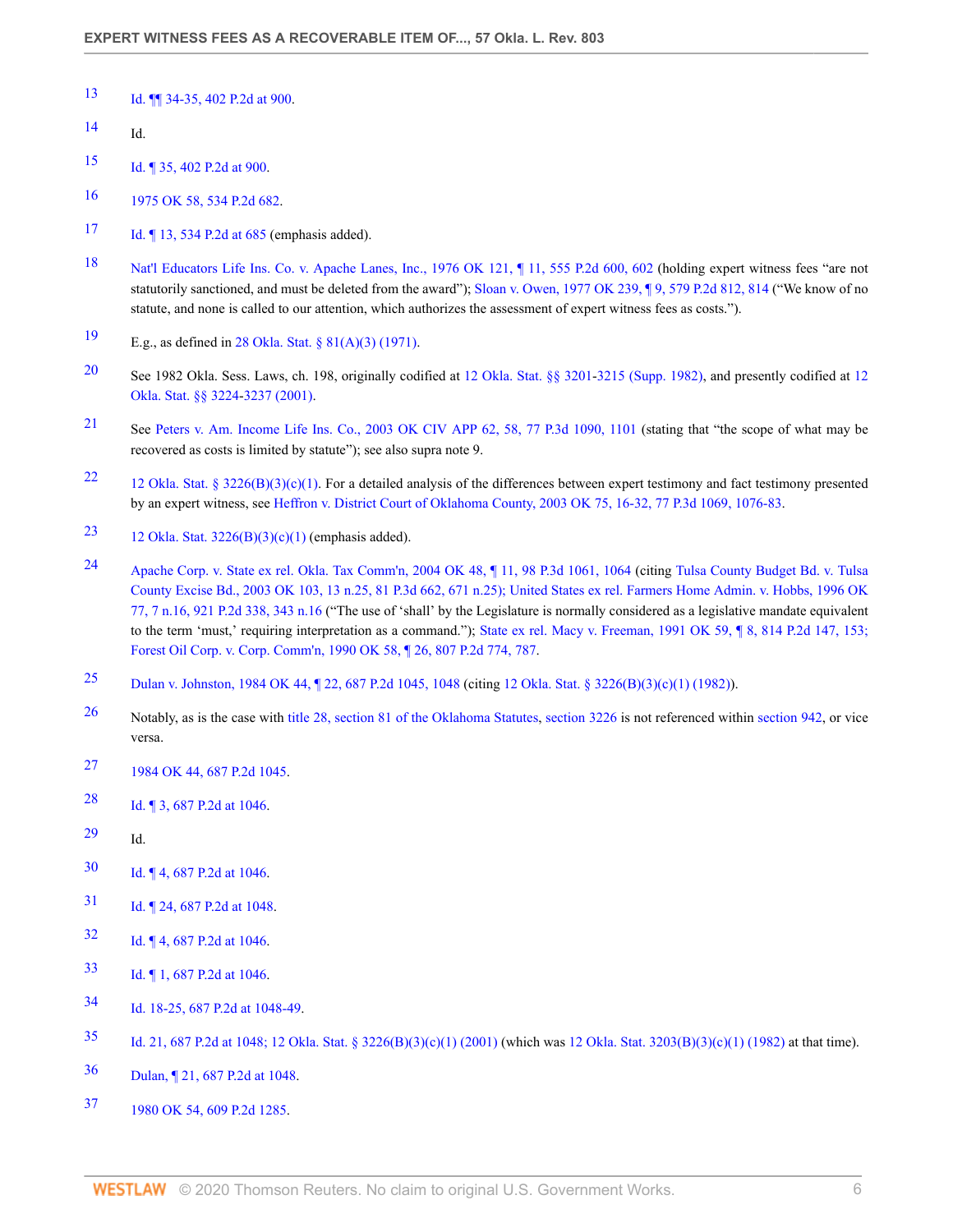- <span id="page-6-0"></span>[Dulan, ¶¶ 18-20, 687 P.2d at 1048](http://www.westlaw.com/Link/Document/FullText?findType=Y&serNum=1984131048&pubNum=661&originatingDoc=Ia3826ca15ad111dbbe1cf2d29fe2afe6&refType=RP&fi=co_pp_sp_661_1048&originationContext=document&vr=3.0&rs=cblt1.0&transitionType=DocumentItem&contextData=(sc.Search)#co_pp_sp_661_1048).
- <span id="page-6-1"></span>[Id. ¶¶ 21-23, 687 P.2d at 1048.](http://www.westlaw.com/Link/Document/FullText?findType=Y&serNum=1984131048&pubNum=661&originatingDoc=Ia3826ca15ad111dbbe1cf2d29fe2afe6&refType=RP&fi=co_pp_sp_661_1048&originationContext=document&vr=3.0&rs=cblt1.0&transitionType=DocumentItem&contextData=(sc.Search)#co_pp_sp_661_1048)
- <span id="page-6-2"></span>[Id. ¶ 23, 687 P.2d at 1048.](http://www.westlaw.com/Link/Document/FullText?findType=Y&serNum=1984131048&pubNum=661&originatingDoc=Ia3826ca15ad111dbbe1cf2d29fe2afe6&refType=RP&fi=co_pp_sp_661_1048&originationContext=document&vr=3.0&rs=cblt1.0&transitionType=DocumentItem&contextData=(sc.Search)#co_pp_sp_661_1048)
- <span id="page-6-3"></span> Note that the court ultimately awarded the defendant's expert fees using [title 12, section 1101.1 of the 1981 Oklahoma Statutes.](http://www.westlaw.com/Link/Document/FullText?findType=L&pubNum=1000165&cite=OKSTT12S1101.1&originatingDoc=Ia3826ca15ad111dbbe1cf2d29fe2afe6&refType=LQ&originationContext=document&vr=3.0&rs=cblt1.0&transitionType=DocumentItem&contextData=(sc.Search)) In 1989, the Oklahoma Supreme Court revisited this issue within the context of a condemnation action. In [Andress v. Bowlby, 1989 OK](http://www.westlaw.com/Link/Document/FullText?findType=Y&serNum=1989077655&pubNum=661&originatingDoc=Ia3826ca15ad111dbbe1cf2d29fe2afe6&refType=RP&originationContext=document&vr=3.0&rs=cblt1.0&transitionType=DocumentItem&contextData=(sc.Search)) [78, 773 P.2d 1265,](http://www.westlaw.com/Link/Document/FullText?findType=Y&serNum=1989077655&pubNum=661&originatingDoc=Ia3826ca15ad111dbbe1cf2d29fe2afe6&refType=RP&originationContext=document&vr=3.0&rs=cblt1.0&transitionType=DocumentItem&contextData=(sc.Search)) the court held that the term "costs" does not include expert witness fees. [Id. ¶ 3, 773 P.2d at 1267;](http://www.westlaw.com/Link/Document/FullText?findType=Y&serNum=1989077655&pubNum=661&originatingDoc=Ia3826ca15ad111dbbe1cf2d29fe2afe6&refType=RP&fi=co_pp_sp_661_1267&originationContext=document&vr=3.0&rs=cblt1.0&transitionType=DocumentItem&contextData=(sc.Search)#co_pp_sp_661_1267) see also [52 Okla.](http://www.westlaw.com/Link/Document/FullText?findType=L&pubNum=1000165&cite=OKSTT52S318.5&originatingDoc=Ia3826ca15ad111dbbe1cf2d29fe2afe6&refType=LQ&originationContext=document&vr=3.0&rs=cblt1.0&transitionType=DocumentItem&contextData=(sc.Search)) [Stat. § 318.5 \(2001\).](http://www.westlaw.com/Link/Document/FullText?findType=L&pubNum=1000165&cite=OKSTT52S318.5&originatingDoc=Ia3826ca15ad111dbbe1cf2d29fe2afe6&refType=LQ&originationContext=document&vr=3.0&rs=cblt1.0&transitionType=DocumentItem&contextData=(sc.Search)) The "costs" statute examined in Andress, however, was an oil and gas statute. Thus, the opinion fails to mention the interplay between [section 3226](http://www.westlaw.com/Link/Document/FullText?findType=L&pubNum=1000165&cite=OKSTT12S3226&originatingDoc=Ia3826ca15ad111dbbe1cf2d29fe2afe6&refType=LQ&originationContext=document&vr=3.0&rs=cblt1.0&transitionType=DocumentItem&contextData=(sc.Search)) of the Code and [section 942\(3\) of title 12](http://www.westlaw.com/Link/Document/FullText?findType=L&pubNum=1000165&cite=OKSTT12S942&originatingDoc=Ia3826ca15ad111dbbe1cf2d29fe2afe6&refType=LQ&originationContext=document&vr=3.0&rs=cblt1.0&transitionType=DocumentItem&contextData=(sc.Search)). Consequently, although the Oklahoma Supreme Court decided the Andress case well after the enactment of the Code, it contemplates an entirely different statutory scheme.
- <span id="page-6-4"></span> [Paulson v. Sternlof, 2000 OK CIV APP 128, 15 P.3d 981,](http://www.westlaw.com/Link/Document/FullText?findType=Y&serNum=2000640961&pubNum=4645&originatingDoc=Ia3826ca15ad111dbbe1cf2d29fe2afe6&refType=RP&originationContext=document&vr=3.0&rs=cblt1.0&transitionType=DocumentItem&contextData=(sc.Search)) cert. denied, Case No. SD-9432 (Okla. Ct. App. Oct. 17, 2000); [Atchley](http://www.westlaw.com/Link/Document/FullText?findType=Y&serNum=1998215074&pubNum=661&originatingDoc=Ia3826ca15ad111dbbe1cf2d29fe2afe6&refType=RP&originationContext=document&vr=3.0&rs=cblt1.0&transitionType=DocumentItem&contextData=(sc.Search)) [v. Hewes, 1998 OK CIV APP 143, 965 P.2d 1012.](http://www.westlaw.com/Link/Document/FullText?findType=Y&serNum=1998215074&pubNum=661&originatingDoc=Ia3826ca15ad111dbbe1cf2d29fe2afe6&refType=RP&originationContext=document&vr=3.0&rs=cblt1.0&transitionType=DocumentItem&contextData=(sc.Search))
- <span id="page-6-5"></span> [Paulson ¶¶ 16-17, 15 P.3d at 984,](http://www.westlaw.com/Link/Document/FullText?findType=Y&serNum=2000640961&pubNum=4645&originatingDoc=Ia3826ca15ad111dbbe1cf2d29fe2afe6&refType=RP&fi=co_pp_sp_4645_984&originationContext=document&vr=3.0&rs=cblt1.0&transitionType=DocumentItem&contextData=(sc.Search)#co_pp_sp_4645_984) [Atchley ¶ 10, 965 P.2d at 1015.](http://www.westlaw.com/Link/Document/FullText?findType=Y&serNum=1998215074&pubNum=661&originatingDoc=Ia3826ca15ad111dbbe1cf2d29fe2afe6&refType=RP&fi=co_pp_sp_661_1015&originationContext=document&vr=3.0&rs=cblt1.0&transitionType=DocumentItem&contextData=(sc.Search)#co_pp_sp_661_1015) But see [Okla. Orthopedic & Arthritis Found., Inc. v. Millstead,](http://www.westlaw.com/Link/Document/FullText?findType=Y&serNum=1983132666&pubNum=661&originatingDoc=Ia3826ca15ad111dbbe1cf2d29fe2afe6&refType=RP&fi=co_pp_sp_661_244&originationContext=document&vr=3.0&rs=cblt1.0&transitionType=DocumentItem&contextData=(sc.Search)#co_pp_sp_661_244) [1983 OK CIV APP 15, ¶ 8, 666 P.2d 242, 244](http://www.westlaw.com/Link/Document/FullText?findType=Y&serNum=1983132666&pubNum=661&originatingDoc=Ia3826ca15ad111dbbe1cf2d29fe2afe6&refType=RP&fi=co_pp_sp_661_244&originationContext=document&vr=3.0&rs=cblt1.0&transitionType=DocumentItem&contextData=(sc.Search)#co_pp_sp_661_244) (a post-Code decision holding that "there is no statutory authority for assessing expert witness fees as costs. . . . We are not aware of any basis for requiring a party or his attorney to pay expert witness fees absent an agreement express or implied.").
- <span id="page-6-6"></span>See infra Part V.
- <span id="page-6-7"></span>[1998 OK CIV APP 143, 965 P.2d 1012](http://www.westlaw.com/Link/Document/FullText?findType=Y&serNum=1998215074&pubNum=661&originatingDoc=Ia3826ca15ad111dbbe1cf2d29fe2afe6&refType=RP&originationContext=document&vr=3.0&rs=cblt1.0&transitionType=DocumentItem&contextData=(sc.Search)).
- <span id="page-6-8"></span>[Id. ¶ 10, 965 P.2d at 1014-15.](http://www.westlaw.com/Link/Document/FullText?findType=Y&serNum=1998215074&pubNum=661&originatingDoc=Ia3826ca15ad111dbbe1cf2d29fe2afe6&refType=RP&fi=co_pp_sp_661_1014&originationContext=document&vr=3.0&rs=cblt1.0&transitionType=DocumentItem&contextData=(sc.Search)#co_pp_sp_661_1014)
- <span id="page-6-9"></span>[Id. ¶ 1, 965 P.2d at 1013](http://www.westlaw.com/Link/Document/FullText?findType=Y&serNum=1998215074&pubNum=661&originatingDoc=Ia3826ca15ad111dbbe1cf2d29fe2afe6&refType=RP&fi=co_pp_sp_661_1013&originationContext=document&vr=3.0&rs=cblt1.0&transitionType=DocumentItem&contextData=(sc.Search)#co_pp_sp_661_1013).
- <span id="page-6-10"></span>[Id. ¶¶ 10, 14, 965 P.2d at 1015-16](http://www.westlaw.com/Link/Document/FullText?findType=Y&serNum=1998215074&pubNum=661&originatingDoc=Ia3826ca15ad111dbbe1cf2d29fe2afe6&refType=RP&fi=co_pp_sp_661_1015&originationContext=document&vr=3.0&rs=cblt1.0&transitionType=DocumentItem&contextData=(sc.Search)#co_pp_sp_661_1015).
- <span id="page-6-11"></span>[Id. ¶ 10, 965 P.2d at 1015.](http://www.westlaw.com/Link/Document/FullText?findType=Y&serNum=1998215074&pubNum=661&originatingDoc=Ia3826ca15ad111dbbe1cf2d29fe2afe6&refType=RP&fi=co_pp_sp_661_1015&originationContext=document&vr=3.0&rs=cblt1.0&transitionType=DocumentItem&contextData=(sc.Search)#co_pp_sp_661_1015)
- <span id="page-6-12"></span>Id.
- <span id="page-6-13"></span>Id.
- <span id="page-6-14"></span>[2000 OK CIV APP 128, 15 P.3d 981](http://www.westlaw.com/Link/Document/FullText?findType=Y&serNum=2000640961&pubNum=4645&originatingDoc=Ia3826ca15ad111dbbe1cf2d29fe2afe6&refType=RP&originationContext=document&vr=3.0&rs=cblt1.0&transitionType=DocumentItem&contextData=(sc.Search)).
- <span id="page-6-15"></span>[Id. ¶ 16, 15 P.3d at 984.](http://www.westlaw.com/Link/Document/FullText?findType=Y&serNum=2000640961&pubNum=4645&originatingDoc=Ia3826ca15ad111dbbe1cf2d29fe2afe6&refType=RP&fi=co_pp_sp_4645_984&originationContext=document&vr=3.0&rs=cblt1.0&transitionType=DocumentItem&contextData=(sc.Search)#co_pp_sp_4645_984)
- <span id="page-6-16"></span>[2001 OK CIV APP 39, 21 P.3d 74](http://www.westlaw.com/Link/Document/FullText?findType=Y&serNum=2001290655&pubNum=4645&originatingDoc=Ia3826ca15ad111dbbe1cf2d29fe2afe6&refType=RP&originationContext=document&vr=3.0&rs=cblt1.0&transitionType=DocumentItem&contextData=(sc.Search)).
- <span id="page-6-17"></span>[Id. ¶ 25, 21 P.3d at 80](http://www.westlaw.com/Link/Document/FullText?findType=Y&serNum=2001290655&pubNum=4645&originatingDoc=Ia3826ca15ad111dbbe1cf2d29fe2afe6&refType=RP&fi=co_pp_sp_4645_80&originationContext=document&vr=3.0&rs=cblt1.0&transitionType=DocumentItem&contextData=(sc.Search)#co_pp_sp_4645_80).
- <span id="page-6-18"></span>Id.
- <span id="page-6-19"></span>[Id. ¶ 31, 34, 21 P.3d at 81.](http://www.westlaw.com/Link/Document/FullText?findType=Y&serNum=2001290655&pubNum=4645&originatingDoc=Ia3826ca15ad111dbbe1cf2d29fe2afe6&refType=RP&fi=co_pp_sp_4645_81&originationContext=document&vr=3.0&rs=cblt1.0&transitionType=DocumentItem&contextData=(sc.Search)#co_pp_sp_4645_81)
- <span id="page-6-20"></span>[Id. ¶ 35, 21 P.3d at 81-82](http://www.westlaw.com/Link/Document/FullText?findType=Y&serNum=2001290655&pubNum=4645&originatingDoc=Ia3826ca15ad111dbbe1cf2d29fe2afe6&refType=RP&fi=co_pp_sp_4645_81&originationContext=document&vr=3.0&rs=cblt1.0&transitionType=DocumentItem&contextData=(sc.Search)#co_pp_sp_4645_81).
- <span id="page-6-21"></span>[Id. ¶ 32, 21 P.3d at 81](http://www.westlaw.com/Link/Document/FullText?findType=Y&serNum=2001290655&pubNum=4645&originatingDoc=Ia3826ca15ad111dbbe1cf2d29fe2afe6&refType=RP&fi=co_pp_sp_4645_81&originationContext=document&vr=3.0&rs=cblt1.0&transitionType=DocumentItem&contextData=(sc.Search)#co_pp_sp_4645_81) (internal citations omitted).
- <span id="page-6-22"></span>[Id. ¶ 36, 21 P.3d at 82](http://www.westlaw.com/Link/Document/FullText?findType=Y&serNum=2001290655&pubNum=4645&originatingDoc=Ia3826ca15ad111dbbe1cf2d29fe2afe6&refType=RP&fi=co_pp_sp_4645_82&originationContext=document&vr=3.0&rs=cblt1.0&transitionType=DocumentItem&contextData=(sc.Search)#co_pp_sp_4645_82).
- <span id="page-6-23"></span>[Id. ¶¶ 34-35, 21 P.3d at 81-82](http://www.westlaw.com/Link/Document/FullText?findType=Y&serNum=2001290655&pubNum=4645&originatingDoc=Ia3826ca15ad111dbbe1cf2d29fe2afe6&refType=RP&fi=co_pp_sp_4645_81&originationContext=document&vr=3.0&rs=cblt1.0&transitionType=DocumentItem&contextData=(sc.Search)#co_pp_sp_4645_81).
- <span id="page-6-24"></span>[62](#page-3-9) 5 Harvey D. Ellis, Jr. & Clyde A. Muchmore, Oklahoma Appellate Practice  $\S$  14.117 (2004 ed.).
- <span id="page-6-25"></span>Okla. Sup. Ct. R. 1.200(c).